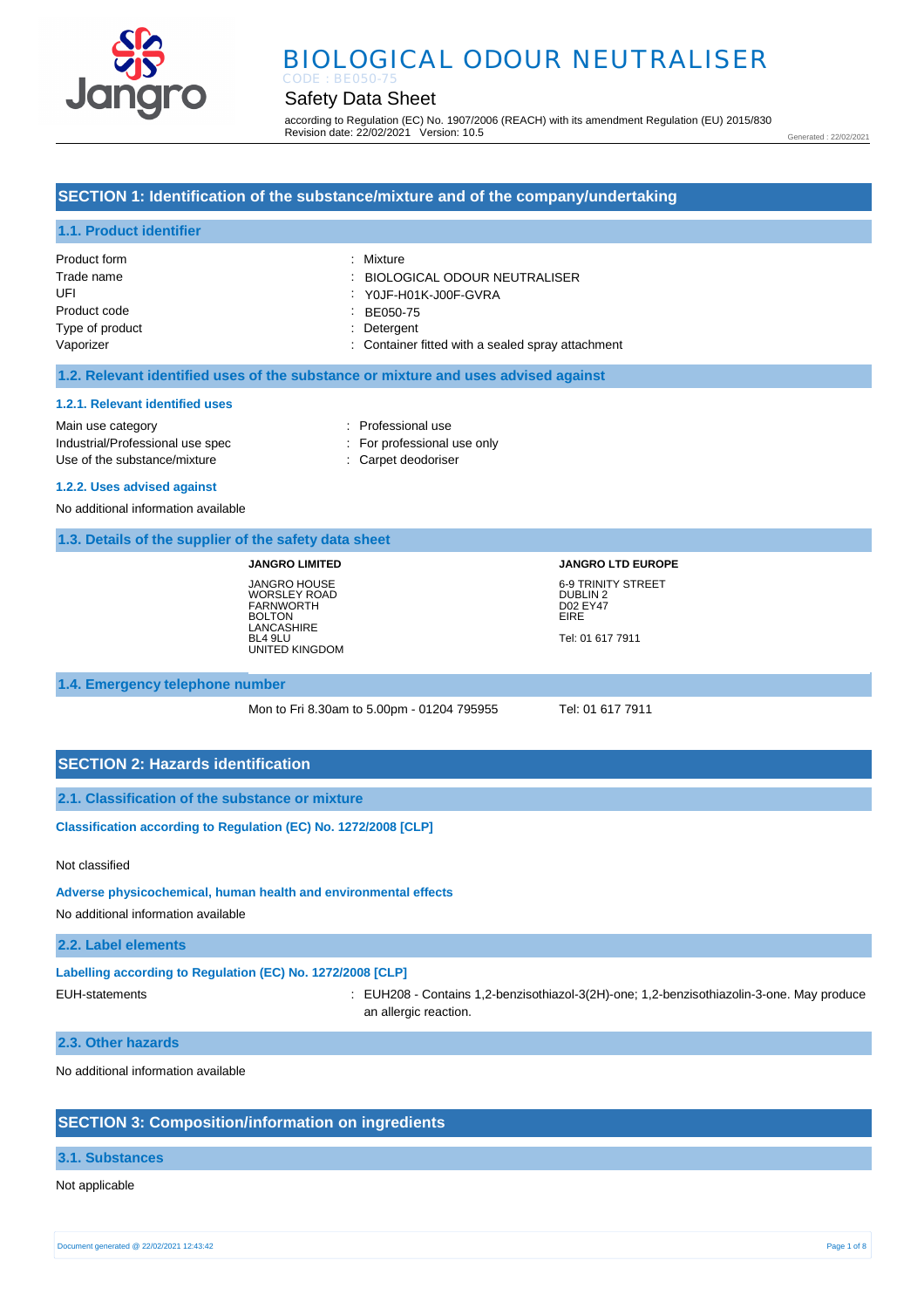# Safety Data Sheet

according to Regulation (EC) No. 1907/2006 (REACH) with its amendment Regulation (EU) 2015/830

| 3.2. Mixtures                                                |                                                                                                         |               |                                                                                                                            |
|--------------------------------------------------------------|---------------------------------------------------------------------------------------------------------|---------------|----------------------------------------------------------------------------------------------------------------------------|
| <b>Name</b>                                                  | <b>Product identifier</b>                                                                               | $\frac{9}{6}$ | <b>Classification according to</b><br><b>Regulation (EC) No.</b><br>1272/2008 [CLP]                                        |
| 1,2-benzisothiazol-3(2H)-one; 1,2-benzisothiazolin-3-<br>one | (CAS-No.) 2634-33-5<br>(EC-No.) 220-120-9<br>(EC Index-No.) 613-088-00-6<br>(REACH-no) 01-2120761540-60 | < 0.1         | Acute Tox. 4 (Oral), H302<br>Skin Irrit. 2, H315<br>Eye Dam. 1, H318<br><b>Skin Sens. 1, H317</b><br>Aquatic Acute 1, H400 |

| <b>Specific concentration limits:</b>                        |                                                                                                         |                                             |
|--------------------------------------------------------------|---------------------------------------------------------------------------------------------------------|---------------------------------------------|
| <b>Name</b>                                                  | <b>Product identifier</b>                                                                               | <b>Specific concentration limits</b>        |
| 1,2-benzisothiazol-3(2H)-one; 1,2-benzisothiazolin-3-<br>one | (CAS-No.) 2634-33-5<br>(EC-No.) 220-120-9<br>(EC Index-No.) 613-088-00-6<br>(REACH-no) 01-2120761540-60 | $(0.05 \leq C \leq 100)$ Skin Sens. 1, H317 |

Full text of H-statements: see section 16

| <b>SECTION 4: First aid measures</b>                             |                                                                                                                                                                                                    |
|------------------------------------------------------------------|----------------------------------------------------------------------------------------------------------------------------------------------------------------------------------------------------|
| 4.1. Description of first aid measures                           |                                                                                                                                                                                                    |
| First-aid measures after inhalation                              | : Remove person to fresh air and keep comfortable for breathing.                                                                                                                                   |
| First-aid measures after skin contact                            | : Wash skin with plenty of water.                                                                                                                                                                  |
| First-aid measures after eye contact                             | : IF IN EYES: Rinse cautiously with water for several minutes. Remove contact lenses, if<br>present and easy to do. Continue rinsing. If eye irritation persists: Get medical<br>advice/attention. |
| First-aid measures after ingestion                               | : Give nothing or a little water to drink. Get medical advice/attention if you feel unwell.                                                                                                        |
| 4.2. Most important symptoms and effects, both acute and delayed |                                                                                                                                                                                                    |

No additional information available

**4.3. Indication of any immediate medical attention and special treatment needed**

Treat symptomatically.

| <b>SECTION 5: Firefighting measures</b>                    |                                     |  |
|------------------------------------------------------------|-------------------------------------|--|
| 5.1. Extinguishing media                                   |                                     |  |
| Suitable extinguishing media                               | : Carbon dioxide. Dry powder. Foam. |  |
| 5.2. Special hazards arising from the substance or mixture |                                     |  |
| No additional information available                        |                                     |  |
| 5.3. Advice for firefighters                               |                                     |  |
| No additional information available                        |                                     |  |

# **SECTION 6: Accidental release measures**

**6.1. Personal precautions, protective equipment and emergency procedures**

# **6.1.1. For non-emergency personnel**

Emergency procedures **in the contract of the Contract Contract Evacuate unnecessary personnel.**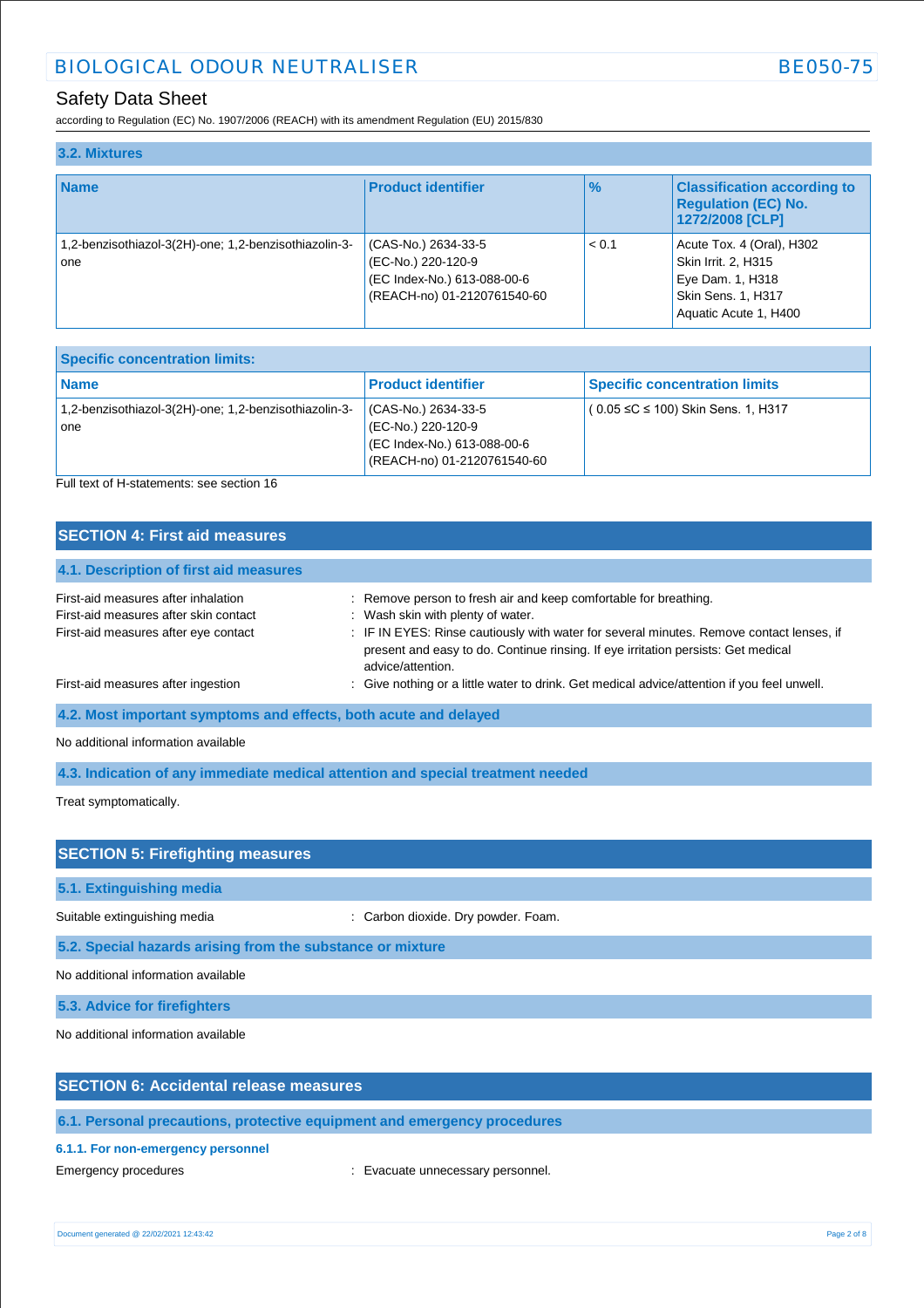# BIOLOGICAL ODOUR NEUTRALISER BE050-75

# Safety Data Sheet

according to Regulation (EC) No. 1907/2006 (REACH) with its amendment Regulation (EU) 2015/830

# **6.1.2. For emergency responders**  Protective equipment **Protective equipment** : Use personal protective equipment as required. **6.2. Environmental precautions**

Avoid release to the environment.

| 6.3. Methods and material for containment and cleaning up |                                                                                             |
|-----------------------------------------------------------|---------------------------------------------------------------------------------------------|
| For containment                                           | : Collect spillage.                                                                         |
| Methods for cleaning up                                   | : Soak up spills with inert solids, such as clay or diatomaceous earth as soon as possible. |

**6.4. Reference to other sections**

For further information refer to section 8: "Exposure controls/personal protection". For further information refer to section 13.

| <b>SECTION 7: Handling and storage</b>                                                                 |                                                                                                                                                                                                   |  |
|--------------------------------------------------------------------------------------------------------|---------------------------------------------------------------------------------------------------------------------------------------------------------------------------------------------------|--|
| 7.1. Precautions for safe handling                                                                     |                                                                                                                                                                                                   |  |
| Precautions for safe handling<br>Hygiene measures                                                      | : Avoid contact with eyes.<br>: Do not eat, drink or smoke when using this product.                                                                                                               |  |
| 7.2. Conditions for safe storage, including any incompatibilities                                      |                                                                                                                                                                                                   |  |
| <b>Technical measures</b><br>Storage conditions<br>Incompatible products<br>Special rules on packaging | Does not require any specific or particular technical measures.<br>: Keep container closed when not in use.<br>: Oxidizing agent. Strong acids. Strong bases.<br>Keep only in original container. |  |
| 7.3. Specific end use(s)                                                                               |                                                                                                                                                                                                   |  |

No additional information available

# **SECTION 8: Exposure controls/personal protection**

#### **8.1. Control parameters**

#### **8.1.1 National occupational exposure and biological limit values**

No additional information available

#### **8.1.2. Recommended monitoring procedures**

No additional information available

## **8.1.3. Air contaminants formed**

No additional information available

## **8.1.4. DNEL and PNEC**

No additional information available

#### **8.1.5. Control banding**

No additional information available

## **8.2. Exposure controls**

#### **8.2.1. Appropriate engineering controls**

No additional information available

### **8.2.2. Personal protection equipment**

**Personal protective equipment symbol(s):**

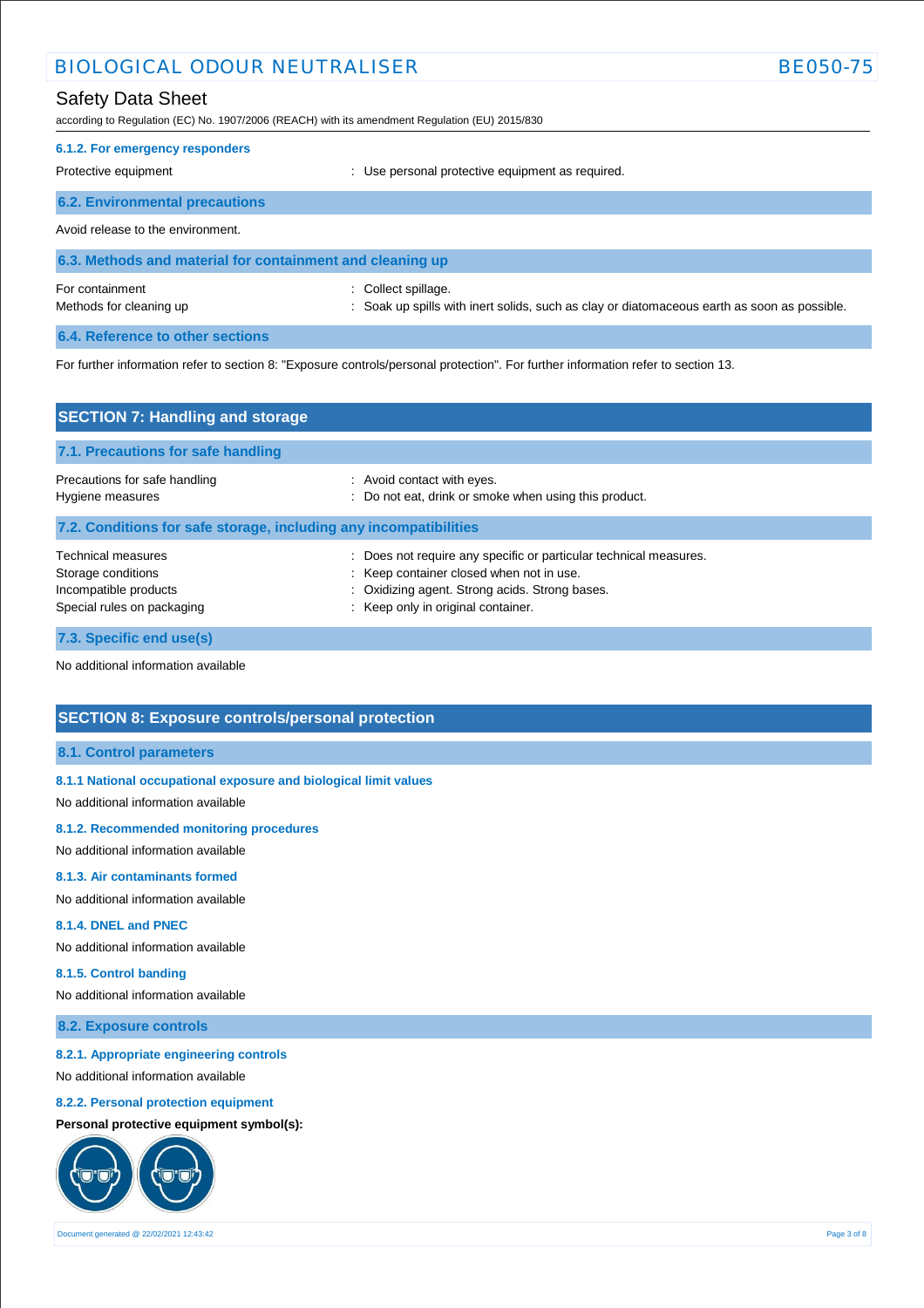# Safety Data Sheet

according to Regulation (EC) No. 1907/2006 (REACH) with its amendment Regulation (EU) 2015/830

#### **8.2.2.1. Eye and face protection**

### **Eye protection:**

Safety glasses. EN 166

#### **8.2.2.2. Skin protection**

## **Skin and body protection:**

Not required for normal conditions of use

## **Hand protection:**

In case of repeated or prolonged contact wear gloves. Chemical resistant gloves (according to European standard EN 374 or equivalent)

| Other skin protection<br>Materials for protective clothing: |
|-------------------------------------------------------------|
| Not required for normal conditions of use                   |
| 8.2.2.3. Respiratory protection                             |

# **Respiratory protection:** Not required for normal conditions of use

## **8.2.2.4. Thermal hazards**

No additional information available

#### **8.2.3. Environmental exposure controls**

No additional information available

# **SECTION 9: Physical and chemical properties**

### **9.1. Information on basic physical and chemical properties**

| Physical state                                  | Liquid            |
|-------------------------------------------------|-------------------|
| Appearance                                      | Liquid.           |
| Colour                                          | white.            |
| Odour                                           | lemon-like.       |
| Odour threshold                                 | No data available |
| рH                                              | 8                 |
| Relative evaporation rate (butylacetate=1)      | No data available |
| Melting point                                   | No data available |
| Freezing point                                  | No data available |
| Boiling point                                   | $\geq 100$ °C     |
| Flash point                                     | No data available |
| Auto-ignition temperature                       | No data available |
| Decomposition temperature                       | No data available |
| Flammability (solid, gas)                       | No data available |
| Vapour pressure                                 | No data available |
| Relative vapour density at 20 °C                | No data available |
| Relative density                                | 0.99              |
| Solubility                                      | Soluble in water. |
| Partition coefficient n-octanol/water (Log Pow) | No data available |
| Viscosity, kinematic                            | No data available |
| Viscosity, dynamic                              | No data available |
| <b>Explosive properties</b>                     | No data available |
| Oxidising properties                            | No data available |
| <b>Explosive limits</b>                         | No data available |
|                                                 |                   |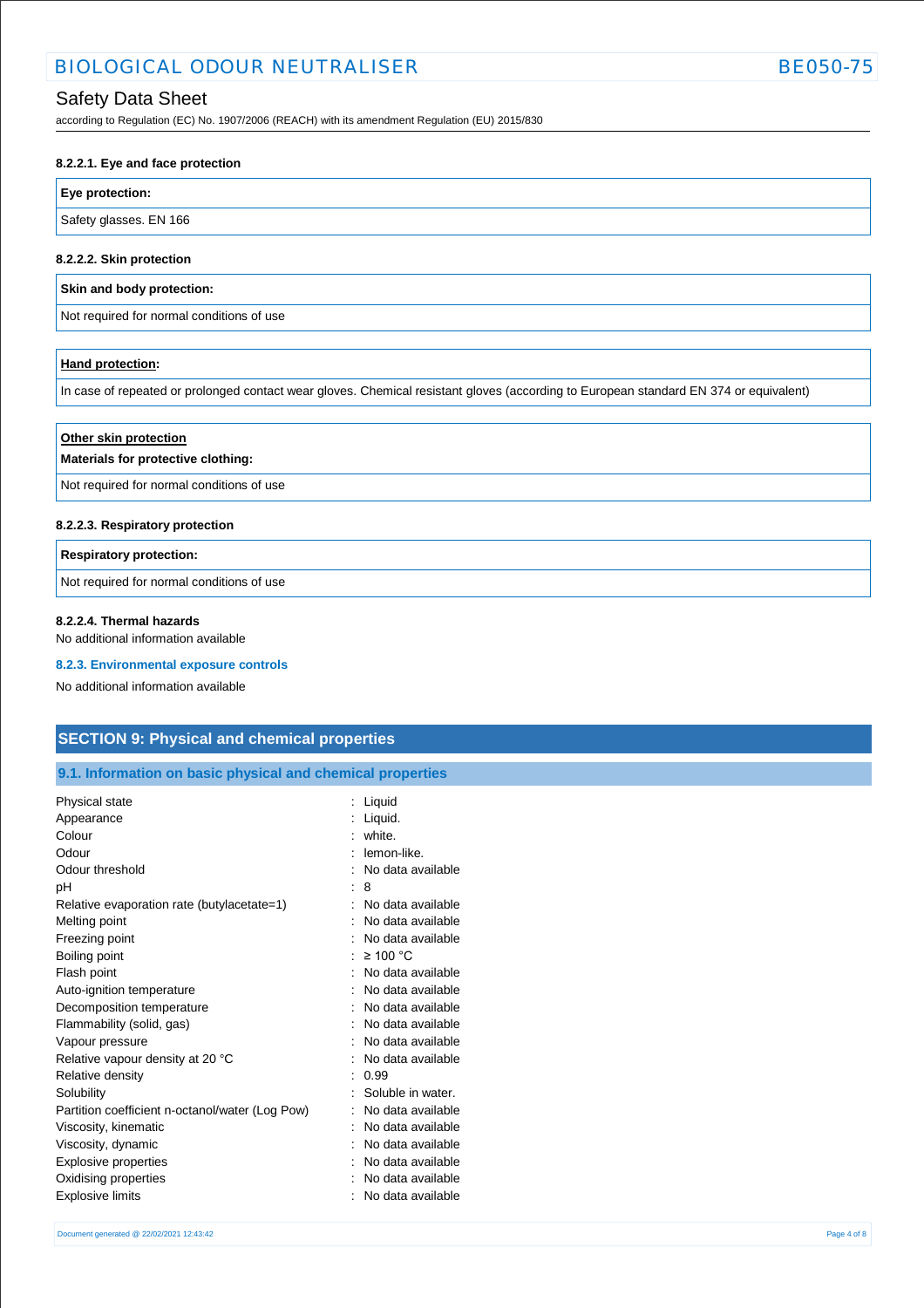# BIOLOGICAL ODOUR NEUTRALISER BE050-75

# Safety Data Sheet

according to Regulation (EC) No. 1907/2006 (REACH) with its amendment Regulation (EU) 2015/830

### **9.2. Other information**

No additional information available

# **SECTION 10: Stability and reactivity**

## **10.1. Reactivity**

The product is non-reactive under normal conditions of use, storage and transport.

**10.2. Chemical stability**

Stable under normal conditions.

**10.3. Possibility of hazardous reactions**

No dangerous reactions known under normal conditions of use.

**10.4. Conditions to avoid**

None under recommended storage and handling conditions (see section 7).

**10.5. Incompatible materials**

Acids. alkalis. chlorine-based bleaching agents.

**10.6. Hazardous decomposition products**

Under normal conditions of storage and use, hazardous decomposition products should not be produced.

| <b>SECTION 11: Toxicological information</b>           |                                                 |
|--------------------------------------------------------|-------------------------------------------------|
| 11.1 Information on toxicological effects              |                                                 |
| Acute toxicity (oral)                                  | Not classified<br>٠<br>Not classified           |
| Acute toxicity (dermal)<br>Acute toxicity (inhalation) | Not classified                                  |
| Skin corrosion/irritation                              | Not classified<br>٠<br>pH: 8                    |
| Serious eye damage/irritation                          | Not classified<br>÷<br>pH: 8                    |
| Respiratory or skin sensitisation                      | Not classified<br>٠                             |
| Germ cell mutagenicity                                 | Not classified                                  |
| Carcinogenicity                                        | Not classified                                  |
| Reproductive toxicity                                  | : Not classified                                |
| STOT-single exposure                                   | Not classified<br>÷                             |
| STOT-repeated exposure                                 | Not classified<br>÷                             |
| Aspiration hazard                                      | Not classified                                  |
| <b>CARPET DEODORISER</b>                               |                                                 |
| Vaporizer                                              | Container fitted with a sealed spray attachment |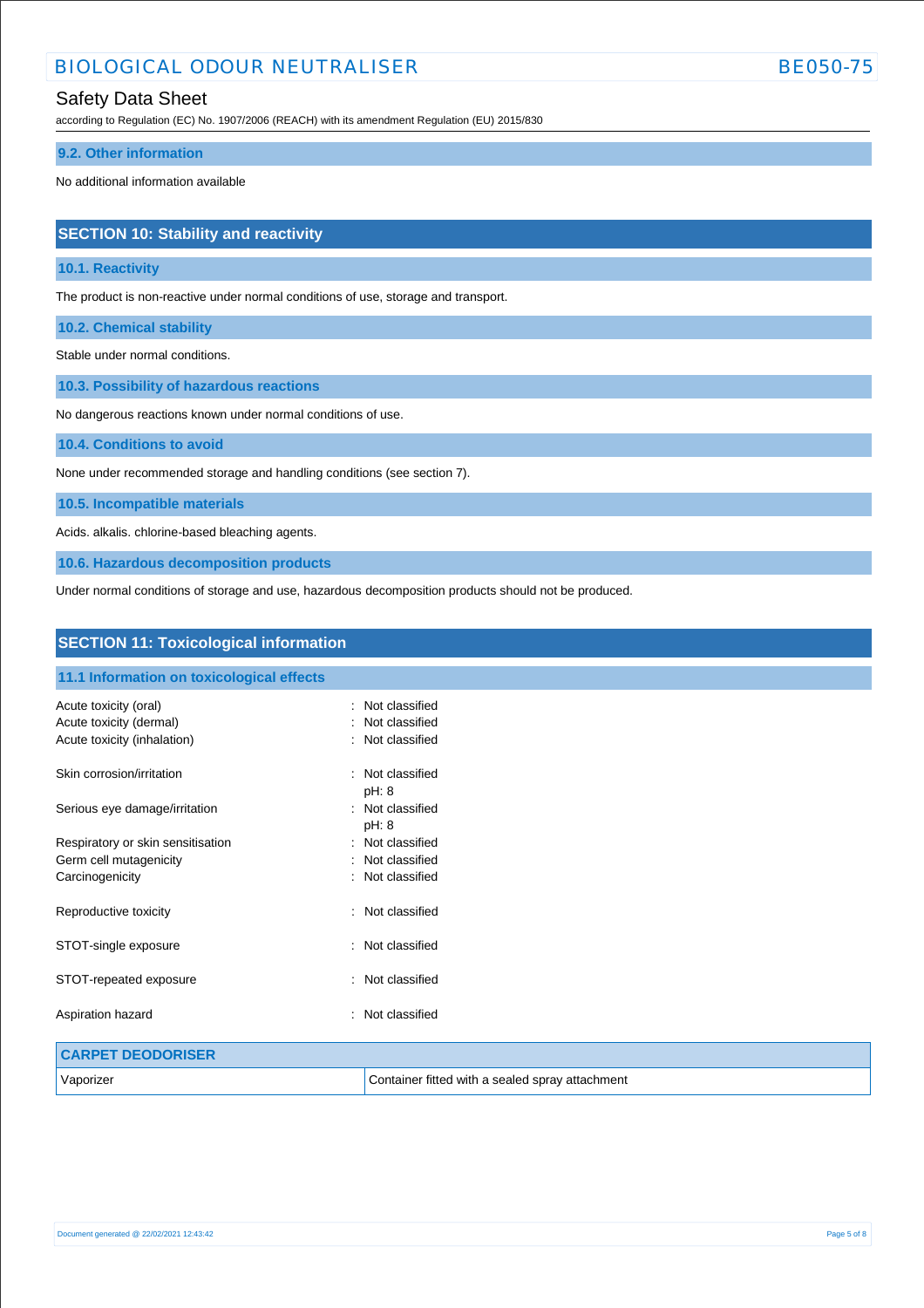# BIOLOGICAL ODOUR NEUTRALISER BE050-75

according to Regulation (EC) No. 1907/2006 (REACH) with its amendment Regulation (EU) 2015/830

| <b>SECTION 12: Ecological information</b>                                                                                                                           |
|---------------------------------------------------------------------------------------------------------------------------------------------------------------------|
| 12.1. Toxicity                                                                                                                                                      |
| : Not classified<br>Hazardous to the aquatic environment, short-term<br>(acute)<br>: Not classified<br>Hazardous to the aquatic environment, long-term<br>(chronic) |
| 12.2. Persistence and degradability                                                                                                                                 |
| No additional information available                                                                                                                                 |
| 12.3. Bioaccumulative potential                                                                                                                                     |
| No additional information available                                                                                                                                 |
| 12.4. Mobility in soil                                                                                                                                              |
| No additional information available                                                                                                                                 |
| 12.5. Results of PBT and vPvB assessment                                                                                                                            |
| No additional information available                                                                                                                                 |
| 12.6. Other adverse effects                                                                                                                                         |
| No additional information available                                                                                                                                 |
| <b>SECTION 13: Disposal considerations</b>                                                                                                                          |

**13.1. Waste treatment methods**

European List of Waste (LoW) code : 20 01 30 - detergents other than those mentioned in 20 01 29

# **SECTION 14: Transport information**

In accordance with ADR / IMDG / IATA

| 14.1 UN number                                                                           |                                                                  |             |
|------------------------------------------------------------------------------------------|------------------------------------------------------------------|-------------|
| UN-No. (ADR)<br>UN-No. (IMDG)<br>UN-No. (IATA)                                           | Not applicable<br>t.<br>Not applicable<br>÷.<br>: Not applicable |             |
| 14.2. UN proper shipping name                                                            |                                                                  |             |
| Proper Shipping Name (ADR)<br>Proper Shipping Name (IMDG)<br>Proper Shipping Name (IATA) | : Not applicable<br>: Not applicable<br>: Not applicable         |             |
| 14.3. Transport hazard class(es)                                                         |                                                                  |             |
| <b>ADR</b>                                                                               |                                                                  |             |
| Transport hazard class(es) (ADR)<br><b>IMDG</b>                                          | : Not applicable                                                 |             |
| Transport hazard class(es) (IMDG)<br><b>IATA</b>                                         | : Not applicable                                                 |             |
| Transport hazard class(es) (IATA)                                                        | : Not applicable                                                 |             |
| 14.4. Packing group                                                                      |                                                                  |             |
| Packing group (ADR)                                                                      | : Not applicable                                                 |             |
| Document generated @ 22/02/2021 12:43:42                                                 |                                                                  | Page 6 of 8 |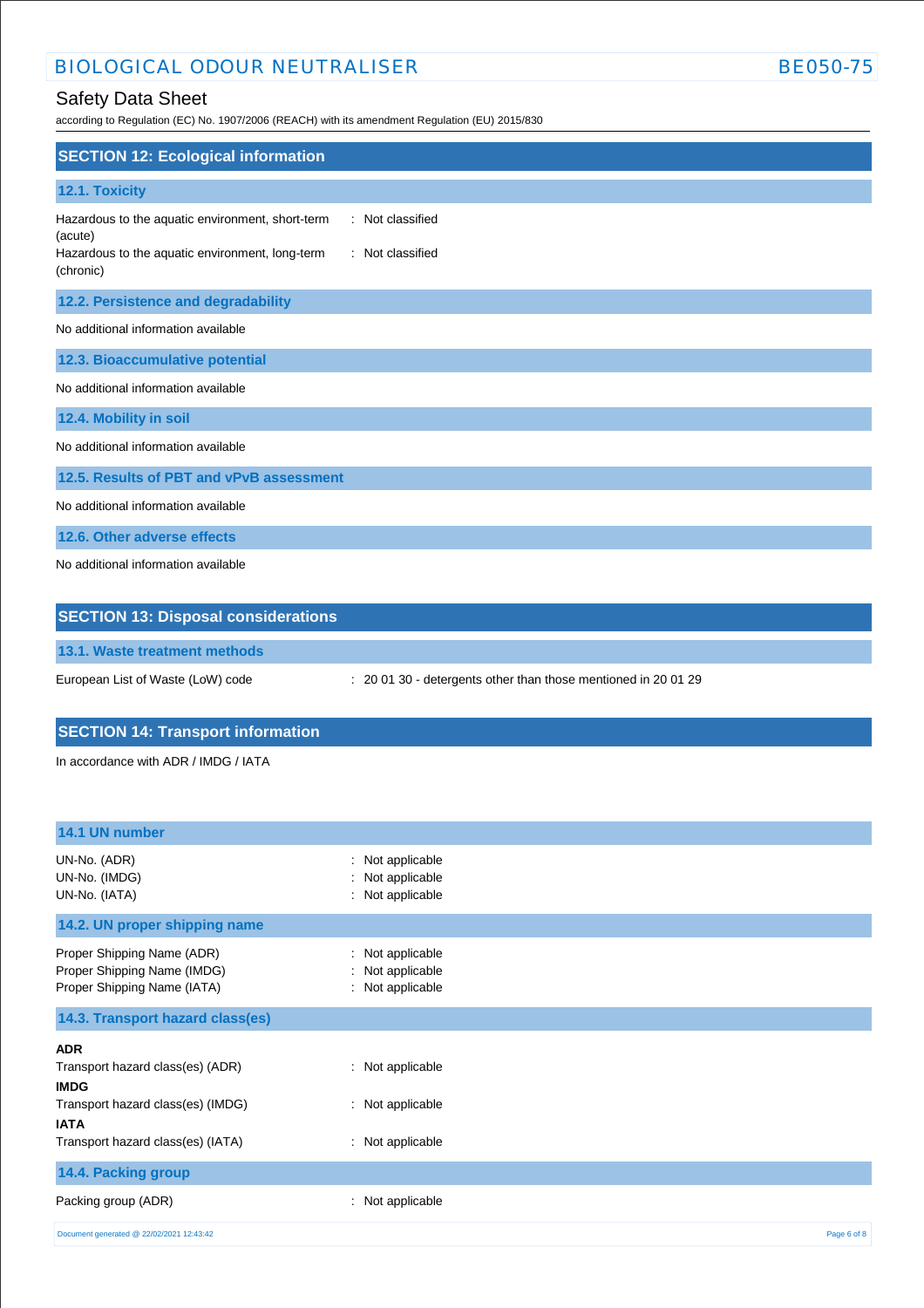according to Regulation (EC) No. 1907/2006 (REACH) with its amendment Regulation (EU) 2015/830

| Packing group (IMDG)<br>Packing group (IATA) | : Not applicable<br>: Not applicable     |
|----------------------------------------------|------------------------------------------|
| <b>14.5. Environmental hazards</b>           |                                          |
| Dangerous for the environment                | : No                                     |
| Marine pollutant                             | $:$ No                                   |
| Other information                            | : No supplementary information available |
| .                                            |                                          |

**14.6. Special precautions for user**

**Overland transport** No data available **Transport by sea** No data available **Air transport** No data available

**14.7. Transport in bulk according to Annex II of Marpol and the IBC Code**

Not applicable

# **SECTION 15: Regulatory information**

**15.1. Safety, health and environmental regulations/legislation specific for the substance or mixture**

### **15.1.1. EU-Regulations**

Contains no REACH substances with Annex XVII restrictions

Contains no substance on the REACH candidate list

Contains no REACH Annex XIV substances

Contains no substance subject to Regulation (EU) No 649/2012 of the European Parliament and of the Council of 4 July 2012 concerning the export and import of hazardous chemicals.

Contains no substance subject to Regulation (EU) No 2019/1021 of the European Parliament and of the Council of 20 June 2019 on persistent organic pollutants

Allergenic fragrances > 0,01%:

D-LIMONENE

Detergent Regulation (648/2004/EC): Labelling of contents:

| <b>Component</b>                                         | $\frac{9}{6}$ |
|----------------------------------------------------------|---------------|
| non-ionic surfactants, anionic surfactants               | $< 5\%$       |
| 1,2-benzisothiazol-3(2H)-one; 1,2-benzisothiazolin-3-one |               |
| perfumes                                                 |               |
| D-LIMONENE                                               |               |

#### **15.1.2. National regulations**

**United Kingdom**

British National Regulations : Commission Regulation (EU) 2015/830 of 28 May 2015 amending Regulation (EC) No 1907/2006 of the European Parliament and of the Council on the Registration, Evaluation, Authorisation and Restriction of Chemicals (REACH). Classification Labelling Packaging Regulation; Regulation (EC) No 1272/2008. Detergent Regulation (648/2004/EC).

# **15.2. Chemical safety assessment**

No additional information available